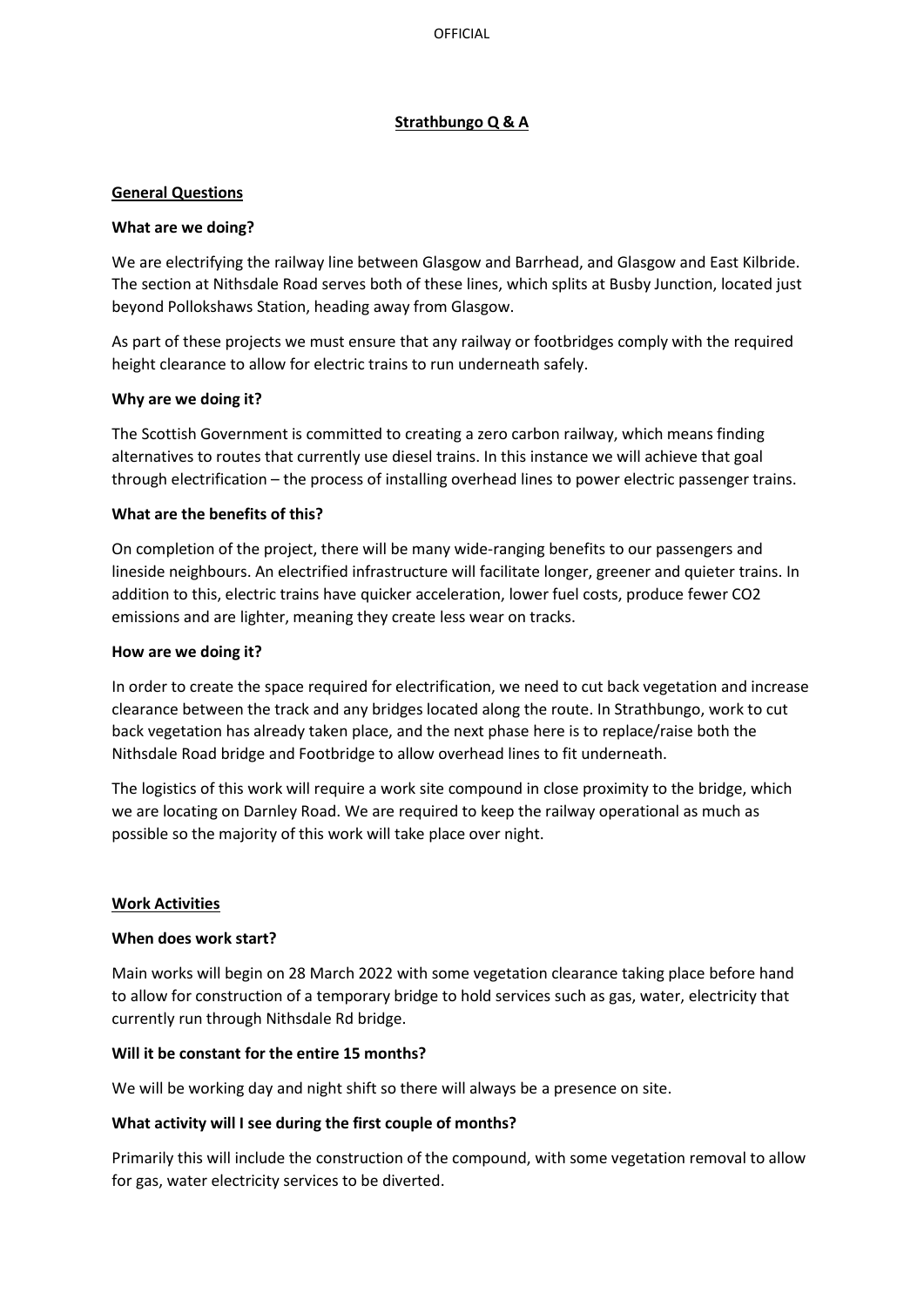Following the compound installation, the temporary bridge foundations to carry the service diversions will be installed. This will be followed by public utility providers diverting their existing services from the road bridge onto the temporary service bridge.

## **Traffic Management**

# **How will emergency services be able to reach us in the event road closures are in place?**

Emergency routes will be agreed with the council and emergency services to ensure that diversions in place are adequate to allow quick response. The only section of Moray Place that will be closed to traffic is located from 1-10 Moray Place, however emergency services will still be able to access these houses from the Regent Park Square end of this section.

# **Can I still access Nithsdale Road Bridge by foot/pram/wheelchair?**

Yes, Nithsdale Road Bridge will remain fully accessible from Moray Place by foot, pram and wheelchair until the middle of July, by which time we will have installed ramped access over the footbridge.

# **When is Nithsdale Road closed?**

Nithsdale Road will be closed from 2 May 2022 and will re-open 11 January 2023.

# **When is Darnley Road closed?**

A lane will be closed on Darnley Road from 28 March 2022 - 10 May 2023. Full road closures are currently planned for the demolition and lifting works between  $5 - 8$  August and  $12 - 15$  August 2022, during the installation of temporary service bridge 30 April – 02 May 2022 and for the removal of the Footbridge in January 2023.

### **When is Moray Place closed?**

Moray place will be closed from 4 April 2022, with a planned re-opening date of 21 January 2023. Please note that this is only the top section of Moray Place that sits closest to Nithsdale Road. (no. 1- 10)

### **Work Impact**

### **How will this work impact on me?**

For residents closest to the bridge, you will notice a visual change with the creation of the Darnley Road work site compound, as well as regular on site presence of staff, machinery and equipment.

# **How long will I be affected by this work?**

The project will be on site for around 15 months, from March this year until May next year. Within this 15 month window, there will be specific activities that will be noisy and likely cause disturbance, however we will highlight the noisiest activities in advance to give you the opportunity to best prepare for their impact.

# **What are you doing to ensure the impact on me is minimal?**

The work site will be enclosed to safely separate it from the public. We will also put boarded boundaries in place to reduce any visual and noise impact. Any noisy machinery used will be shielded where possible to further reduce noise, and site lighting will be adjusted so that we avoid shining lights directly into adjacent properties. A noise assessment survey will be undertaken in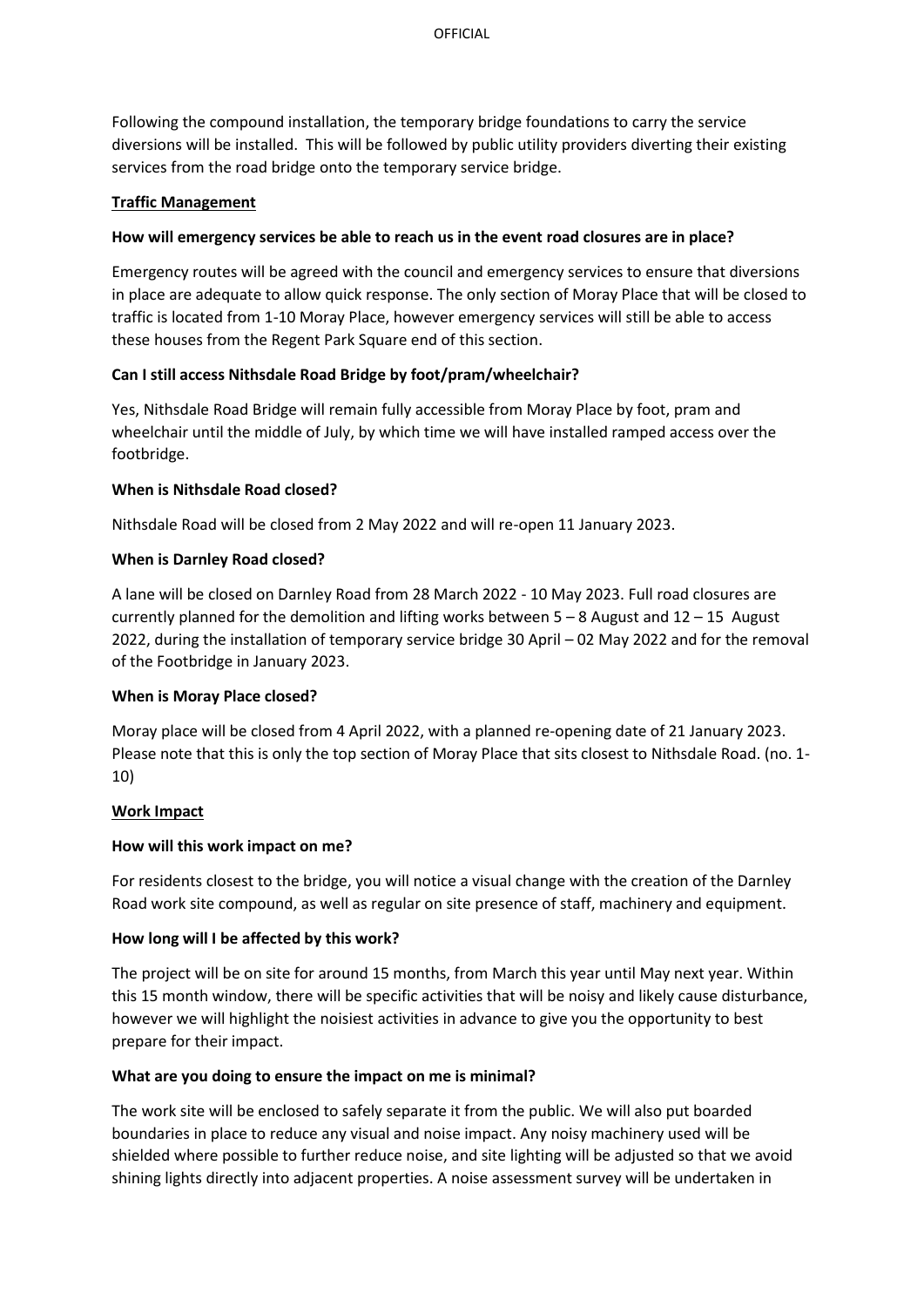advance to allow us to consistently monitor the noise levels throughout the duration of the programme, and allow us to make adjustments where possible.

## **What will be the noisiest activities during the project and when will they take place?**

There will be some noise around the de-vegetation works which is for the installation of the temporary service bridge but also to remove vegetation from around the existing structure.

Following this, most of the works will be dayshift until the demolition preparation works. Before these works we will saw cut the abutments to the level of the new bridge installation and soft strip the store on the existing structure. The demolition will be the noisiest activity due to the mechanical means required to demolish the existing superstructure. This will be undertaken on 6 August 2022.

# **Do you have permission to carry out such noisy work at night?**

Under our network license we are obligated to undertake work in such a way as it does not impact on the running of train services. This means that some work can only take place when trains are not operating.

# **Why does work need to take place at night?**

While we undertake a number of activities during the day, some activity can only take place when the railway is closed to train services. Under our network license we are obligated to keep the railway network open as much as possible.

# **Will the vibrations from the work cause damage to my property?**

All plant and machinery used on site has a specific 'zone of influence' i.e. any buildings within this zone may be subject to vibration. Work is planned in such a way that this zone of influence will not reach any properties. If this changes we will contact affected residents in advance to discuss this.

### **What if I witness damage to mine or surround property?**

Please report any damage to our 24/7 helpline or via the dedicated project email address, along with the approximate date/time the damage was caused and vehicle registration numbers/contractor logos of the those that caused the damage.

### **What if there are issues with damage, litter, or debris impacting on surround pedestrian paths?**

We will regularly monitor the pedestrian paths to make sure our work is not causing any issues, however if you witness anything you believe was caused by us please report this.

### **Can I apply for compensation?**

As a publicly funded company, we have a duty to spend taxpayer money in a responsible manner. We would therefore be unable to provide any compensation or goodwill financial contributions as a result of the impact of the project. We are however committed to working with the community to find solutions to any issues that arise.

### **Can you offer alternative accommodation?**

As a publicly funded company, we have a duty to spend taxpayer money in a responsible manner. We would therefore be unable to provide alternative accommodation during the work. We will communicate with local residents to make sure they are forewarned regarding the noisiest activities planned.